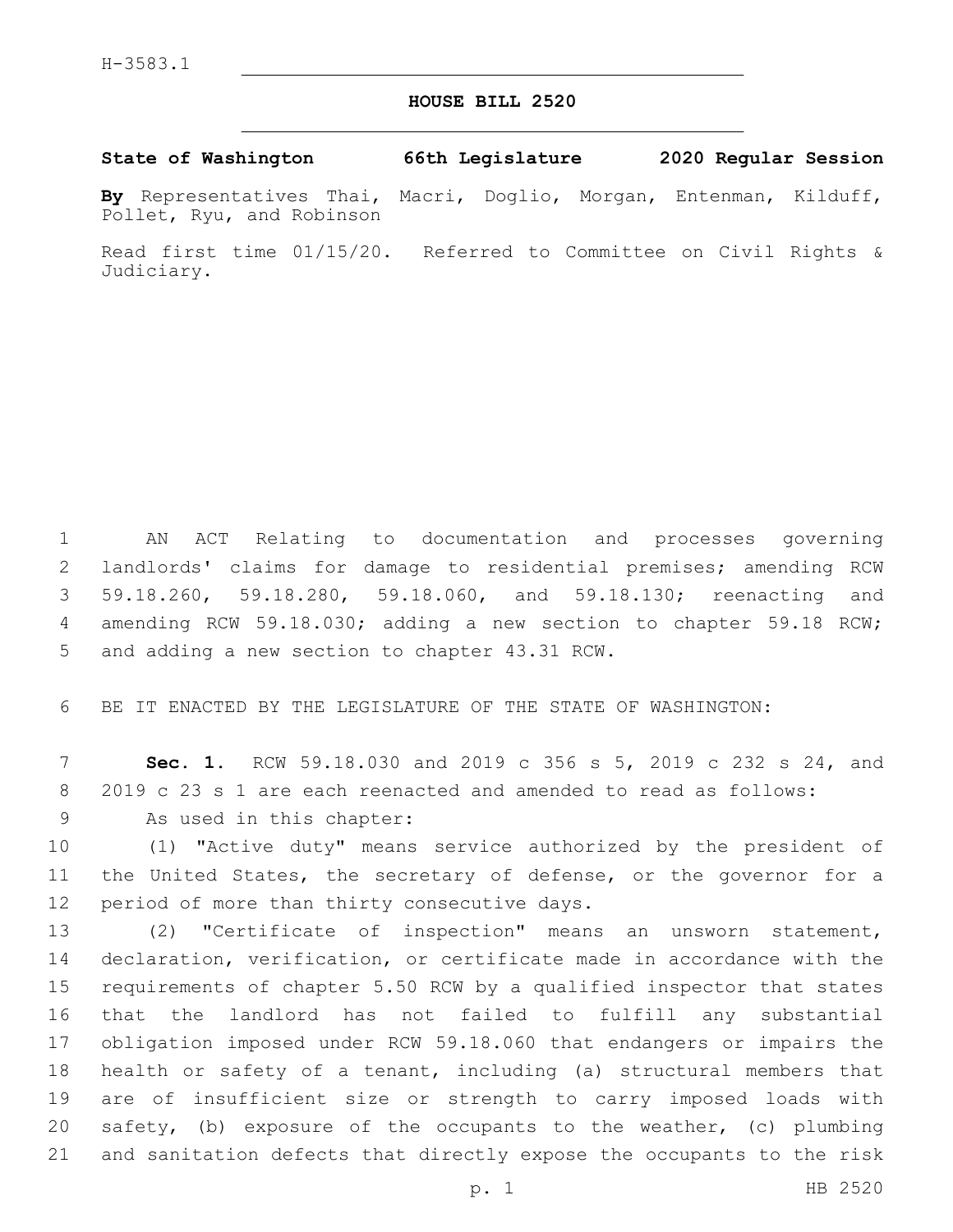of illness or injury, (d) not providing facilities adequate to supply heat and water and hot water as reasonably required by the tenant, (e) providing heating or ventilation systems that are not functional or are hazardous, (f) defective, hazardous, or missing electrical wiring or electrical service, (g) defective or hazardous exits that increase the risk of injury to occupants, and (h) conditions that 7 increase the risk of fire.

 (3) "Commercially reasonable manner," with respect to a sale of a deceased tenant's personal property, means a sale where every aspect 10 of the sale, including the method, manner, time, place, and other terms, must be commercially reasonable. If commercially reasonable, a landlord may sell the tenant's property by public or private proceedings, by one or more contracts, as a unit or in parcels, and 14 at any time and place and on any terms.

 (4) "Comprehensive reusable tenant screening report" means a tenant screening report prepared by a consumer reporting agency at the direction of and paid for by the prospective tenant and made available directly to a prospective landlord at no charge, which contains all of the following: (a) A consumer credit report prepared by a consumer reporting agency within the past thirty days; (b) the prospective tenant's criminal history; (c) the prospective tenant's eviction history; (d) an employment verification; and (e) the 23 prospective tenant's address and rental history.

 (5) "Criminal history" means a report containing or summarizing (a) the prospective tenant's criminal convictions and pending cases, the final disposition of which antedates the report by no more than seven years, and (b) the results of a sex offender registry and United States department of the treasury's office of foreign assets control search, all based on at least seven years of address history and alias information provided by the prospective tenant or available 31 in the consumer credit report.

 (6) "Designated person" means a person designated by the tenant 33 under RCW 59.18.590.

(7) "Distressed home" has the same meaning as in RCW 61.34.020.

 (8) "Distressed home conveyance" has the same meaning as in RCW 61.34.020.36

 (9) "Distressed home purchaser" has the same meaning as in RCW 61.34.020.38

 (10) "Dwelling unit" is a structure or that part of a structure which is used as a home, residence, or sleeping place by one person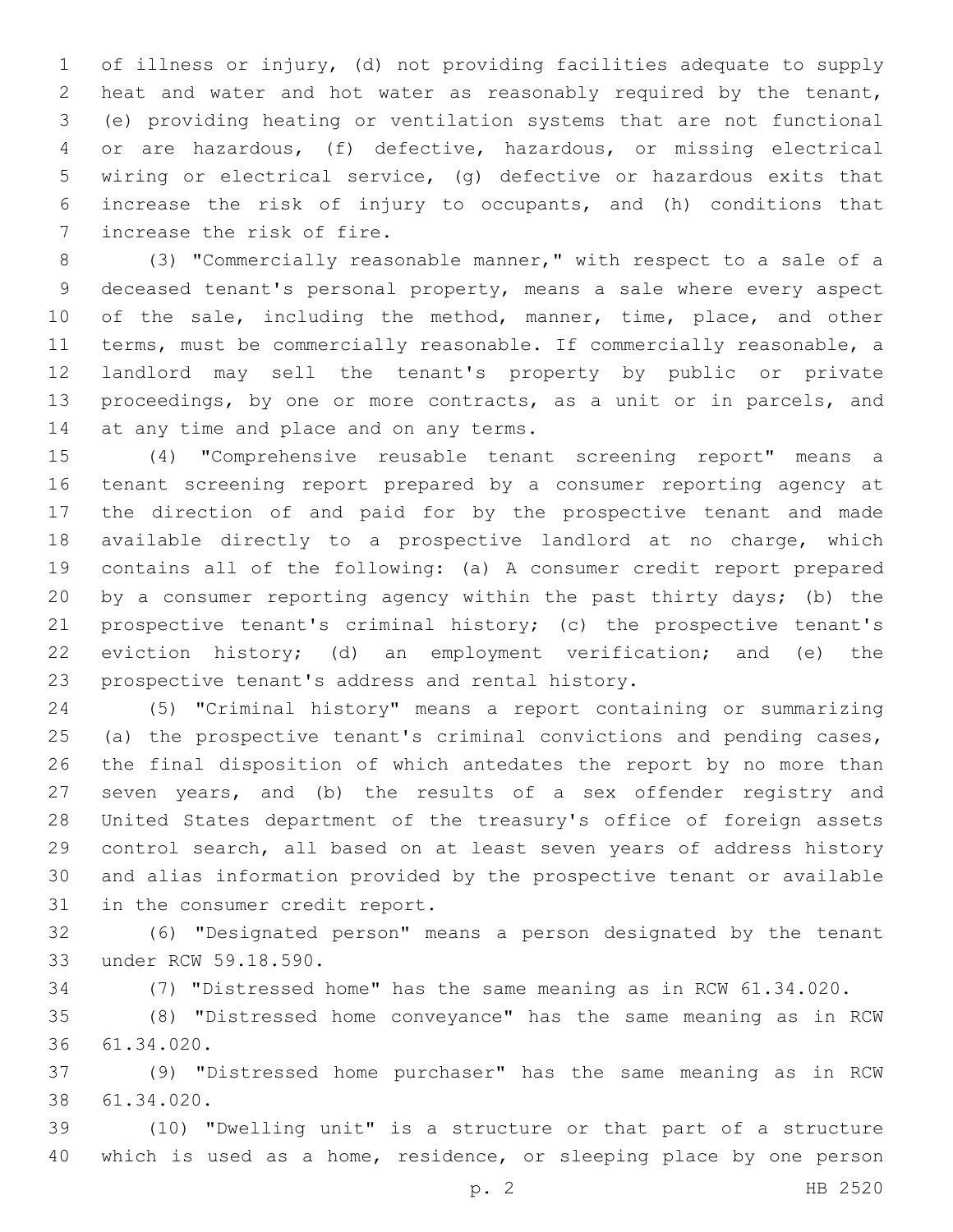or by two or more persons maintaining a common household, including but not limited to single-family residences and units of multiplexes, 3 apartment buildings, and mobile homes.

 (11) "Eviction history" means a report containing or summarizing the contents of any records of unlawful detainer actions concerning the prospective tenant that are reportable in accordance with state law, are lawful for landlords to consider, and are obtained after a search based on at least seven years of address history and alias information provided by the prospective tenant or available in the 10 consumer credit report.

 (12) "Gang" means a group that: (a) Consists of three or more persons; (b) has identifiable leadership or an identifiable name, 13 sign, or symbol; and (c) on an ongoing basis, regularly conspires and 14 acts in concert mainly for criminal purposes.

 (13) "Gang-related activity" means any activity that occurs 16 within the gang or advances a gang purpose.

(14) "In danger of foreclosure" means any of the following:

 (a) The homeowner has defaulted on the mortgage and, under the terms of the mortgage, the mortgagee has the right to accelerate full payment of the mortgage and repossess, sell, or cause to be sold the 21 property;

 (b) The homeowner is at least thirty days delinquent on any loan 23 that is secured by the property; or

 (c) The homeowner has a good faith belief that he or she is likely to default on the mortgage within the upcoming four months due to a lack of funds, and the homeowner has reported this belief to:

27 (i) The mortgagee;

 (ii) A person licensed or required to be licensed under chapter 29 19.134 RCW;

 (iii) A person licensed or required to be licensed under chapter 31 19.146 RCW;

 (iv) A person licensed or required to be licensed under chapter 33 18.85 RCW;

(v) An attorney-at-law;34

 (vi) A mortgage counselor or other credit counselor licensed or certified by any federal, state, or local agency; or

(vii) Any other party to a distressed property conveyance.

 (15) "Landlord" means the owner, lessor, or sublessor of the dwelling unit or the property of which it is a part, and in addition means any person designated as representative of the owner, lessor,

p. 3 HB 2520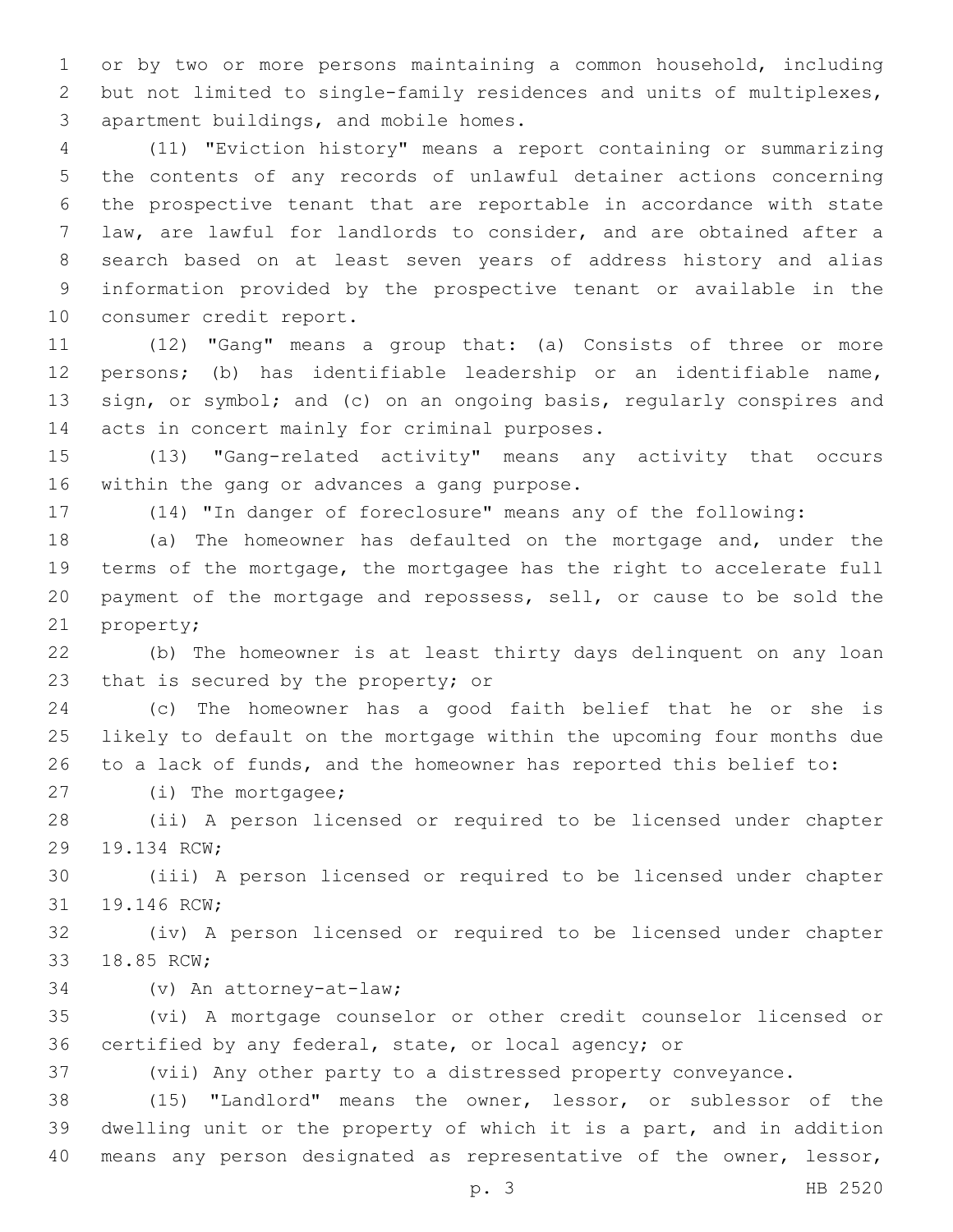or sublessor including, but not limited to, an agent, a resident 2 manager, or a designated property manager.

 (16) "Mortgage" is used in the general sense and includes all instruments, including deeds of trust, that are used to secure an 5 obligation by an interest in real property.

 (17) "Orders" means written official military orders, or any written notification, certification, or verification from the service member's commanding officer, with respect to the service member's 9 current or future military status.

 (18) "Owner" means one or more persons, jointly or severally, in 11 whom is vested:

(a) All or any part of the legal title to property; or

 (b) All or part of the beneficial ownership, and a right to 14 present use and enjoyment of the property.

 (19) "Permanent change of station" means: (a) Transfer to a unit located at another port or duty station; (b) change in a unit's home port or permanent duty station; (c) call to active duty for a period not less than ninety days; (d) separation; or (e) retirement.

 (20) "Person" means an individual, group of individuals, corporation, government, or governmental agency, business trust, estate, trust, partnership, or association, two or more persons having a joint or common interest, or any other legal or commercial 23 entity.

 (21) "Premises" means a dwelling unit, appurtenances thereto, grounds, and facilities held out for the use of tenants generally and any other area or facility which is held out for use by the tenant.

 (22) "Property" or "rental property" means all dwelling units on a contiguous quantity of land managed by the same landlord as a 29 single, rental complex.

 (23) "Prospective landlord" means a landlord or a person who advertises, solicits, offers, or otherwise holds a dwelling unit out 32 as available for rent.

 (24) "Prospective tenant" means a tenant or a person who has applied for residential housing that is governed under this chapter.

 (25) "Qualified inspector" means a United States department of housing and urban development certified inspector; a Washington state licensed home inspector; an American society of home inspectors certified inspector; a private inspector certified by the national association of housing and redevelopment officials, the American association of code enforcement, or other comparable professional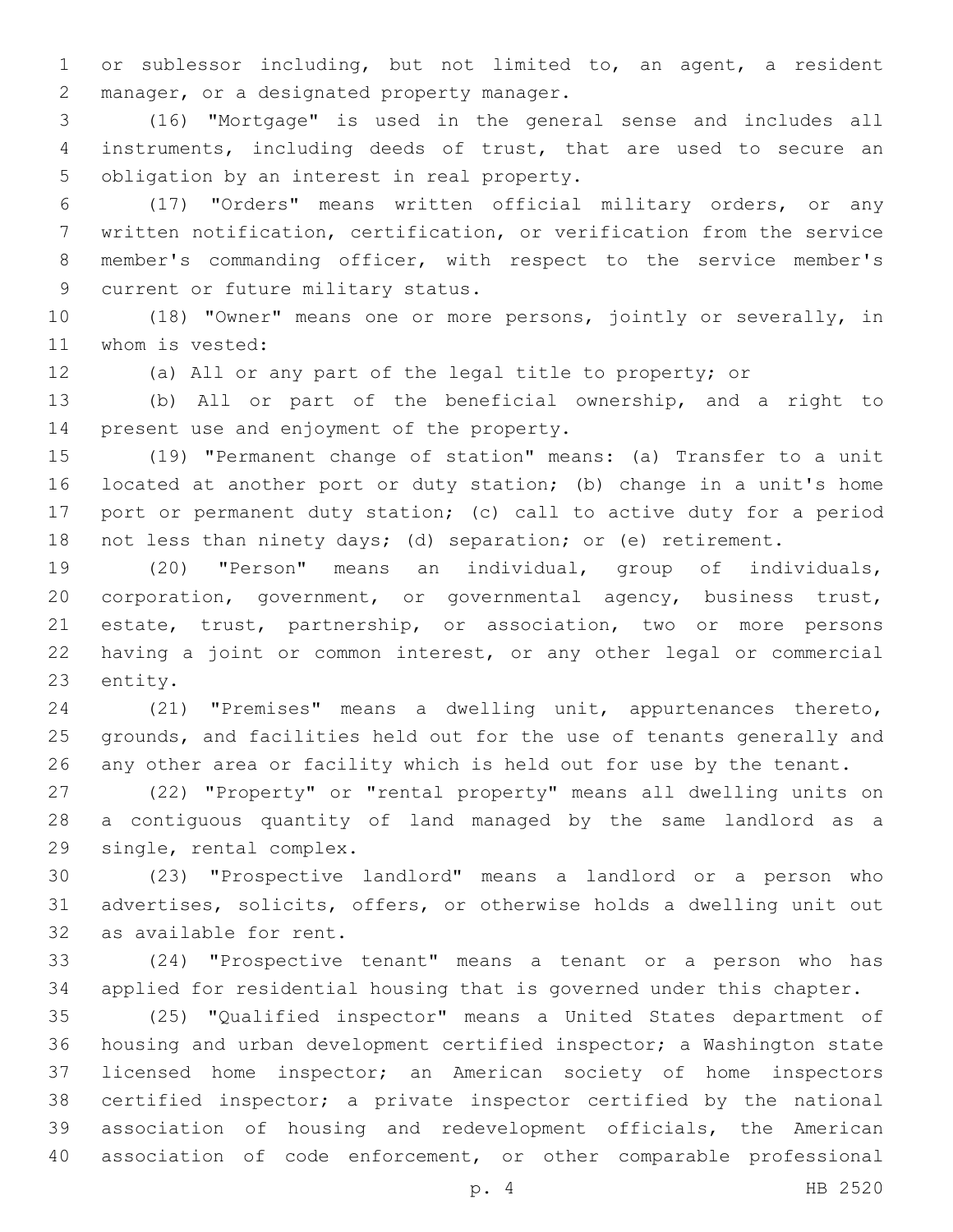association as approved by the local municipality; a municipal code enforcement officer; a Washington licensed structural engineer; or a 3 Washington licensed architect.

 (26) "Reasonable attorneys' fees," where authorized in this chapter, means an amount to be determined including the following factors: The time and labor required, the novelty and difficulty of the questions involved, the skill requisite to perform the legal service properly, the fee customarily charged in the locality for similar legal services, the amount involved and the results obtained, and the experience, reputation and ability of the lawyer or lawyers 11 performing the services.

 (27) "Reasonable manner," with respect to disposing of a deceased tenant's personal property, means to dispose of the property by donation to a not-for-profit charitable organization, by removal of 15 the property by a trash hauler or recycler, or by any other method 16 that is reasonable under the circumstances.

 (28) "Rent" or "rental amount" means recurring and periodic charges identified in the rental agreement for the use and occupancy of the premises, which may include charges for utilities. Except as provided in RCW 59.18.283(3), these terms do not include nonrecurring 21 charges for costs incurred due to late payment, damages, deposits, legal costs, or other fees, including attorneys' fees.

 (29) "Rental agreement" means all agreements which establish or modify the terms, conditions, rules, regulations, or any other provisions concerning the use and occupancy of a dwelling unit.

 (30) "Service member" means an active member of the United States armed forces, a member of a military reserve component, or a member of the national guard who is either stationed in or a resident of 29 Washington state.

 (31) A "single-family residence" is a structure maintained and used as a single dwelling unit. Notwithstanding that a dwelling unit shares one or more walls with another dwelling unit, it shall be deemed a single-family residence if it has direct access to a street and shares neither heating facilities nor hot water equipment, nor any other essential facility or service, with any other dwelling 36 unit.

 (32) A "tenant" is any person who is entitled to occupy a dwelling unit primarily for living or dwelling purposes under a 39 rental agreement.

(33) "Tenant representative" means:40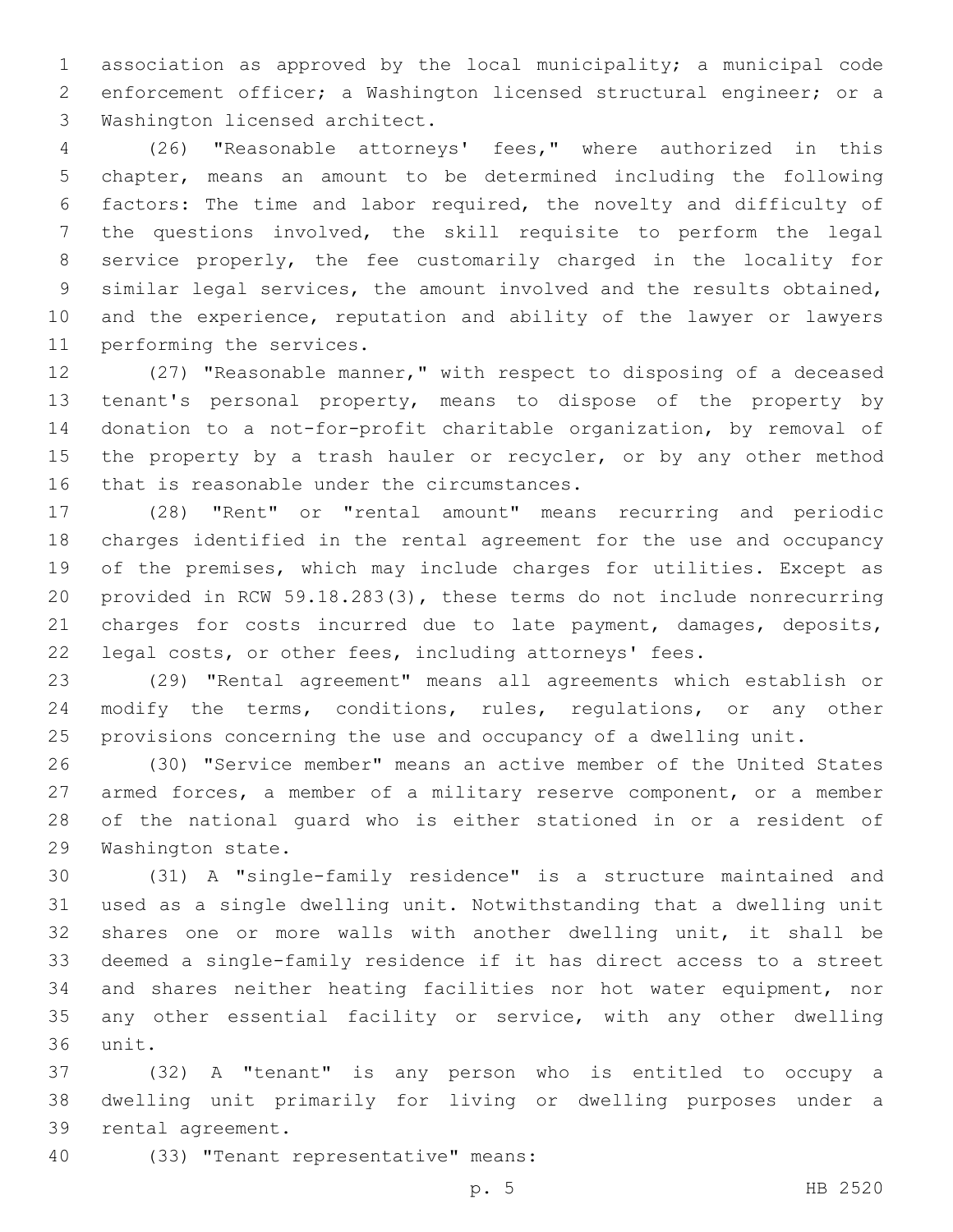(a) A personal representative of a deceased tenant's estate if 2 known to the landlord;

 (b) If the landlord has no knowledge that a personal representative has been appointed for the deceased tenant's estate, a person claiming to be a successor of the deceased tenant who has provided the landlord with proof of death and an affidavit made by 7 the person that meets the requirements of RCW 11.62.010(2);

 (c) In the absence of a personal representative under (a) of this subsection or a person claiming to be a successor under (b) of this 10 subsection, a designated person; or

 (d) In the absence of a personal representative under (a) of this subsection, a person claiming to be a successor under (b) of this subsection, or a designated person under (c) of this subsection, any person who provides the landlord with reasonable evidence that he or she is a successor of the deceased tenant as defined in RCW 11.62.005. The landlord has no obligation to identify all of the 17 deceased tenant's successors.

 (34) "Tenant screening" means using a consumer report or other information about a prospective tenant in deciding whether to make or accept an offer for residential rental property to or from a 21 prospective tenant.

 (35) "Tenant screening report" means a consumer report as defined in RCW 19.182.010 and any other information collected by a tenant 24 screening service.

25 (36) "Wear resulting from ordinary use of the premises" means 26 deterioration that results from the intended use of a dwelling unit, including breakage or malfunction due to age or deteriorated condition. Such wear does not include deterioration that results from negligence, carelessness, accident, or abuse of the premises, 30 fixtures, equipment, or furnishings by the tenant, immediate family member, or guest.

 **Sec. 2.** RCW 59.18.260 and 2011 c 132 s 13 are each amended to 33 read as follows:

 (1) If any moneys are paid to the landlord by the tenant as a deposit or as security for performance of the tenant's obligations in a lease or rental agreement, the lease or rental agreement shall be in writing and shall include the terms and conditions under which the deposit or portion thereof may be withheld by the landlord upon termination of the lease or rental agreement. If all or part of the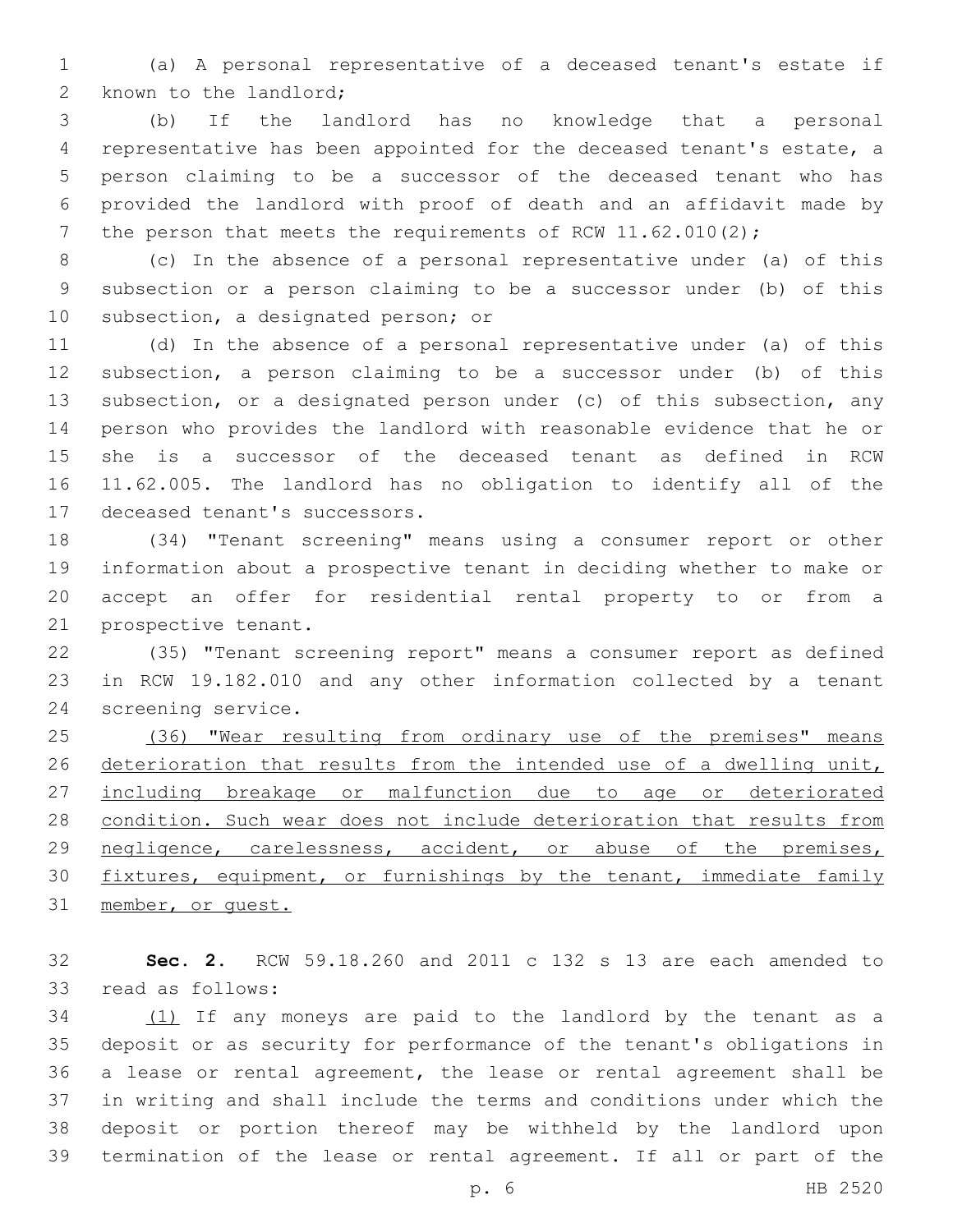1 deposit may be withheld to indemnify the landlord for damages to the 2 premises for which the tenant is responsible, the rental agreement 3 shall be in writing and shall so specify.

 (2)(a) No deposit may be collected by a landlord unless the rental agreement is in writing and a written checklist or statement is provided by the landlord to the tenant at the commencement of the tenancy specifically describing the condition and cleanliness of or 8 existing damages to the premises, fixtures, equipment, and 9 furnishings( $(\tau)$ ) including, but not limited to( $(\tau$  walls, floors, 10 countertops, carpets, drapes, furniture, and appliances, is provided by the landlord to the tenant at the commencement of the tenancy)):

12 (i) Walls, including wall paint and wallpaper;

13 (ii) Countertops;

14 (iii) Carpets and other flooring;

15 (iv) Window coverings such as curtains, drapes, and blinds;

16 (v) Window screens;

17 (vi) Furniture; and

18 (vii) Appliances.

19 (b) The written checklist or statement shall indicate the age of 20 all fixtures, equipment, and furnishings, the time since their 21 installment or replacement, and their useful life.

22 (3) The checklist or statement shall be signed and dated by the 23 landlord and the tenant, and the tenant shall be provided with a copy 24 of the signed checklist or statement. The tenant has the right to 25 request one free replacement copy of the written checklist.

26  $(4)$  No such deposit shall be withheld on account of  $((\text{normal}))$ 27 wear ( $( and  $-$  test)$ ) resulting from ordinary use of the premises ( $( -$  The 28 tenant has the right to request one free replacement copy of the 29 written checklist)) as defined in RCW 59.18.030.

 (5) If the landlord collects a deposit without providing a written checklist at the commencement of the tenancy, the landlord is liable to the tenant for the amount of the deposit, and the prevailing party may recover court costs and reasonable attorneys' fees. This section does not limit the tenant's right to recover moneys paid as damages or security under RCW 59.18.280.

36 **Sec. 3.** RCW 59.18.280 and 2016 c 66 s 4 are each amended to read as follows:37

38  $(1)$   $(a)$  Within twenty-one days after the termination of the rental 39 agreement and vacation of the premises or, if the tenant abandons the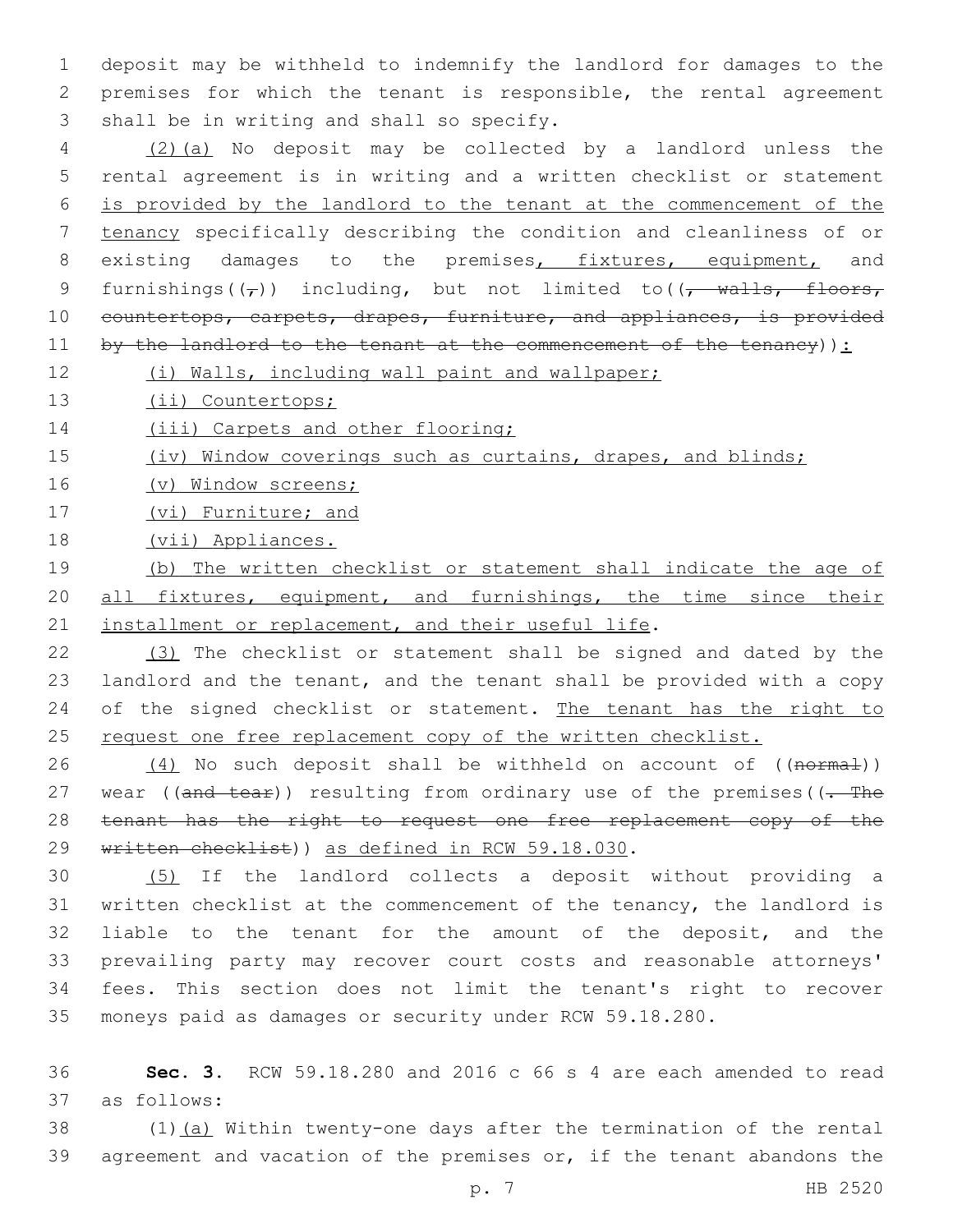premises as defined in RCW 59.18.310, within twenty-one days after the landlord learns of the abandonment, the landlord shall give a full and specific statement of the basis for retaining any of the deposit, and any documentation required by (b) of this subsection, together with the payment of any refund due the tenant under the 6 terms and conditions of the rental agreement.  $((a)$  No portion of any deposit shall be withheld on account of wear resulting from ordinary 8 use of the premises.

9 (b)) The landlord complies with this ((section)) subsection if 10 ((the required statement or payment, or both,)) these are delivered to the tenant personally or deposited in the United States mail properly addressed to the tenant's last known address with first-13 class postage prepaid within the twenty-one days.

 (b) With the statement required by (a) of this subsection, the landlord shall include copies of estimates received or invoices paid 16 to substantiate damage charges. Where repairs are performed by the landlord or the landlord's employee, if a deduction is made for materials or supplies, the landlord shall provide a copy of the bill, 19 invoice, or receipt. The landlord may document the cost of materials or supplies already in the landlord's possession or purchased on an 21 ongoing basis by providing a copy of a bill, invoice, receipt, vendor price list, or other vendor document that reasonably documents the 23 cost of the item used in the repair or cleaning of the unit. Where 24 repairs are performed by the landlord or the landlord's employee, the landlord shall include a statement of the time spent performing 26 repairs and the reasonable hourly rate charged.

 (c) No portion of any deposit may be withheld on account of wear 28 resulting from ordinary use of the premises. Any part of the premises, including fixtures, equipment, and furnishings, that requires replacement or repair but has reached the end of its useful life shall be deemed to have deteriorated as the result of wear resulting from ordinary use of the premises regardless of its condition at the time replacement or repair is required.

 (i) A tenant who damages the premises, including fixtures, 35 equipment, and furnishings in excess of wear resulting from ordinary use of the premises may be charged only that proportion of the cost 37 of replacement that represents the item's remaining useful life at the time of the termination of the tenancy.

 (ii) Where the premises, including fixtures, equipment, and furnishings are damaged in excess of wear resulting from ordinary use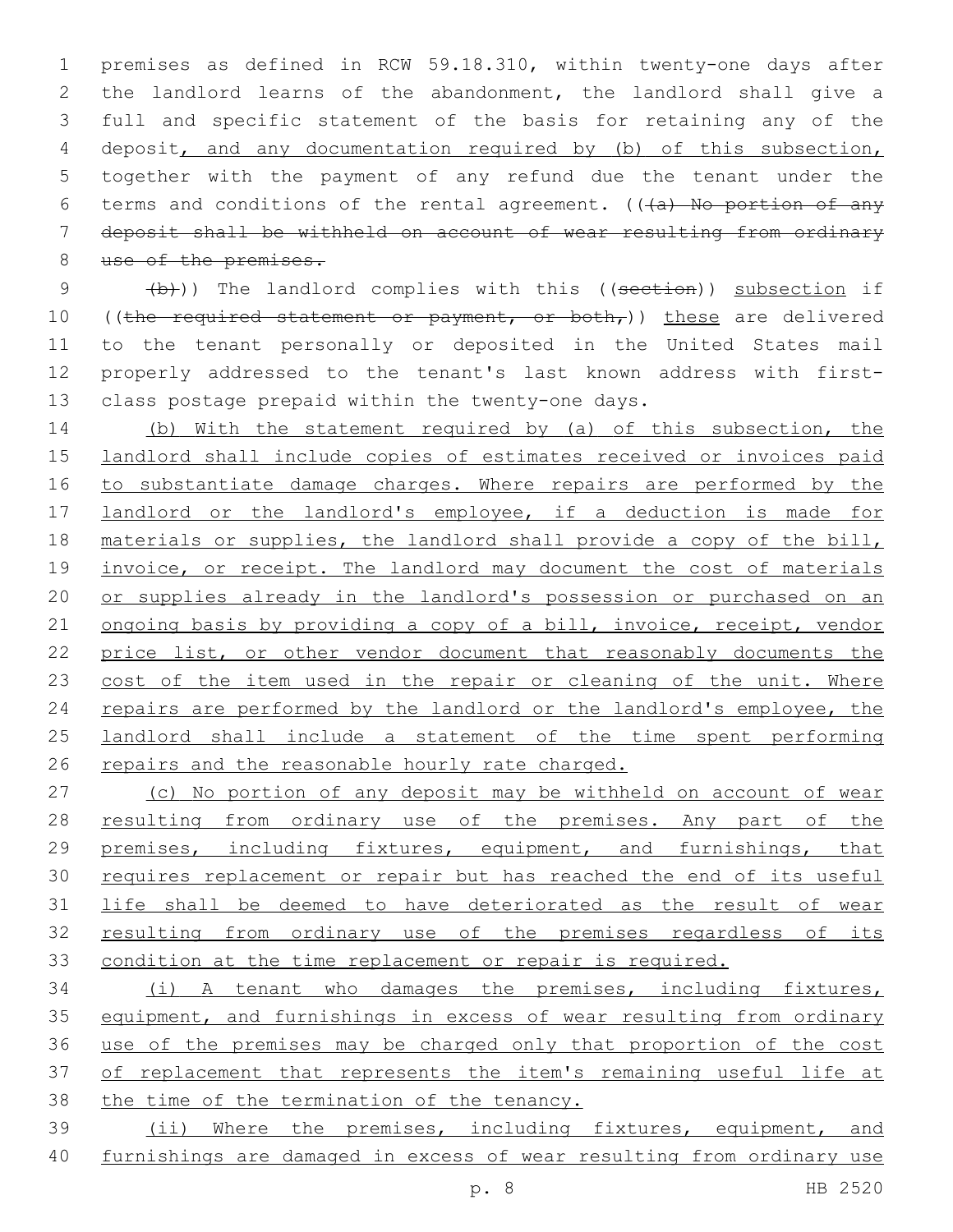1 of the premises, and the damage does not encompass the item's entirety, no portion of any deposit shall be withheld in excess of 3 the cost of repair or replacement of the damaged portion.

 (2) A tenant may request a walkthrough of the premises not more than thirty days and not less than fourteen days before the termination of the rental agreement. Immediately following the walkthrough, at which the tenant has the right to be present, the landlord shall provide a written checklist or statement specifically describing the condition and cleanliness of or existing damages to 10 the premises, fixtures, equipment, and furnishings. The written checklist or statement shall be signed and dated by the landlord and 12 the tenant, and the tenant shall be provided with a copy of the 13 signed written checklist or statement.

14 (3) If the landlord fails to give ((such)) the statement and any 15 documentation required by subsection (1) of this section together with any refund due the tenant within the time limits specified ((above)) in subsection (1) of this section he or she shall be liable to the tenant for the full amount of the deposit. The landlord is also barred in any action brought by the tenant to recover the deposit from asserting any claim or raising any defense for retaining any of the deposit unless the landlord shows that circumstances beyond the landlord's control prevented the landlord from providing 23 the statement and any documentation within the twenty-one days or that the tenant abandoned the premises as defined in RCW 59.18.310. 25 The court ((may in its discretion)) shall award up to two times the amount of the deposit for the intentional refusal of the landlord to 27 give the statement, documentation, or refund due. In any action 28 brought by the tenant to recover the deposit, the prevailing party shall additionally be entitled to the cost of suit or arbitration 30 including a reasonable attorneys' fee.

 $(1)(3)$   $(4)(a)$  Nothing in this chapter shall preclude the landlord from proceeding against, and the landlord shall have the right to proceed against a tenant to recover sums exceeding the amount of the tenant's damage or security deposit for damage to the property for which the tenant is responsible together with reasonable 36 attorneys' fees.

 (b) Damages for wear resulting from ordinary use of the premises or not substantiated by documentation may not be charged to the tenant, reported to any credit agency, tenant screening service, or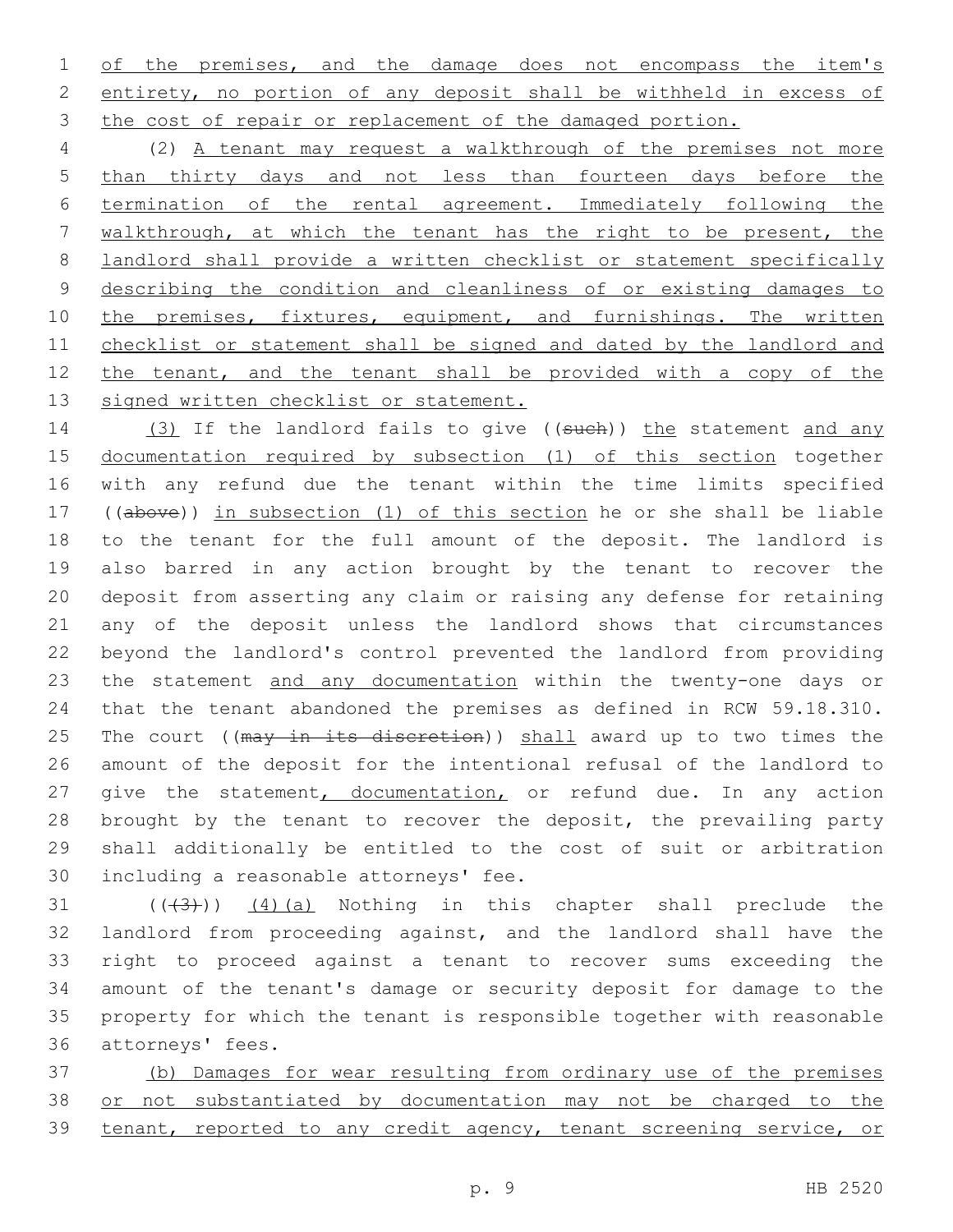prospective landlord, or submitted for collection by any third-party 2 agency.

 (c) Any action taken against a tenant to recover sums exceeding 4 the amount of the deposit shall be commenced within one year of the termination of the rental agreement or the tenant's abandonment of the premises.

 NEW SECTION. **Sec. 4.** A new section is added to chapter 59.18 8 RCW to read as follows:

 (1) From and after the adoption of useful life tables in rule by the department of commerce pursuant to section 5 of this act, useful life shall be determined with reference to those tables. If a fixture or a piece of equipment or furnishings does not appear in the tables 13 or is substantially different from what appears in the tables, the useful life may be determined with reference to items in the table with similar characteristics or information published by the 16 manufacturer or other evidence.

 (2) For the purposes of this section, "useful life" means the expected lifetime, or the acceptable period of use under normal 19 circumstances.

 NEW SECTION. **Sec. 5.** A new section is added to chapter 43.31 21 RCW to read as follows:

 (1) Before December 31, 2020, and periodically thereafter, the department of commerce shall adopt by rule tables establishing the useful life of fixtures, equipment, and furnishings for use in determining damages to premises pursuant to chapter 59.18 RCW.

 (2) For the purposes of this section, "useful life" means the expected lifetime, or the acceptable period of use under normal 28 circumstances.

 **Sec. 6.** RCW 59.18.060 and 2013 c 35 s 1 are each amended to read as follows:30

 The landlord will at all times during the tenancy keep the premises fit for human habitation, and shall in particular:

 (1) Maintain the premises to substantially comply with any applicable code, statute, ordinance, or regulation governing their maintenance or operation, which the legislative body enacting the applicable code, statute, ordinance or regulation could enforce as to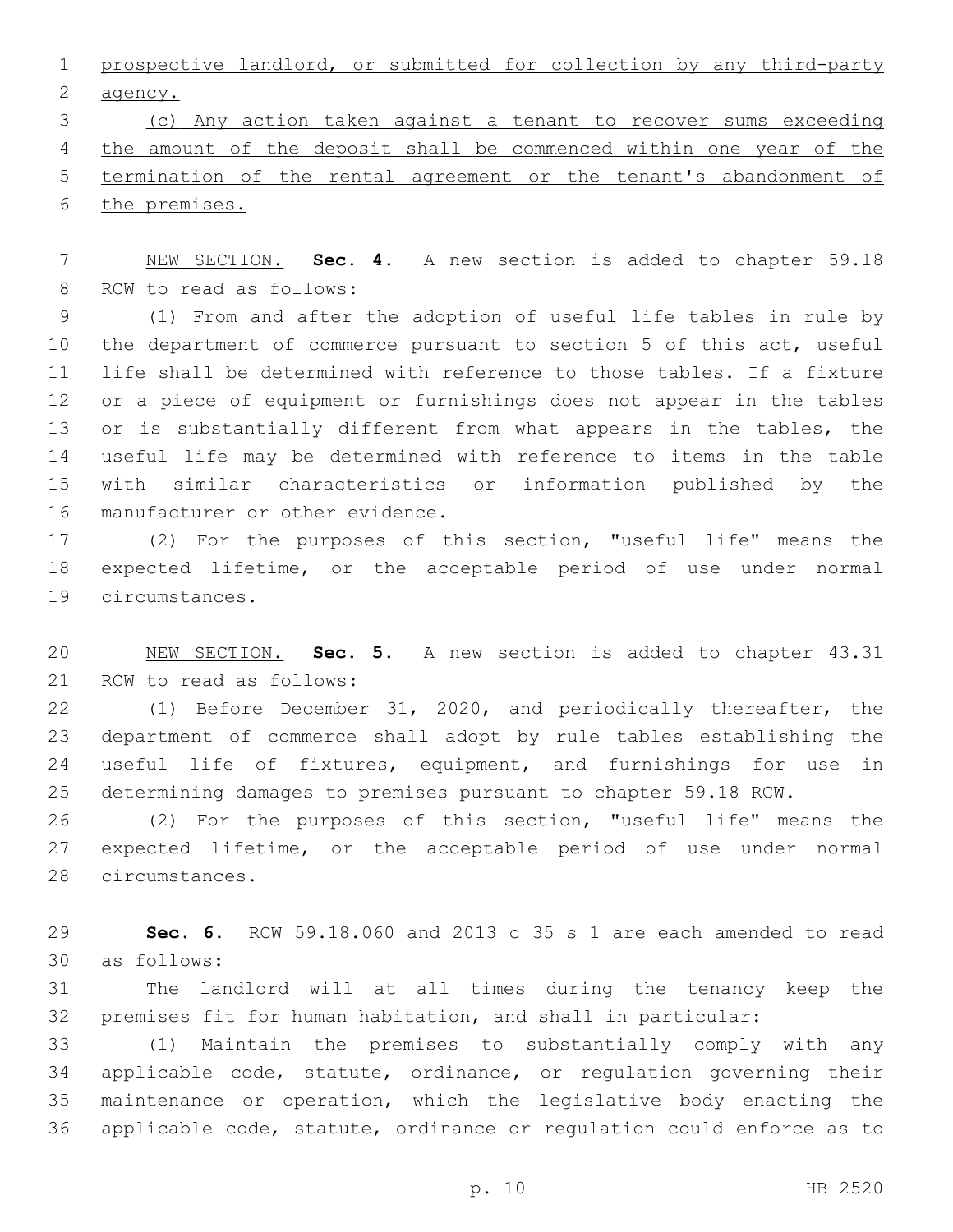the premises rented if such condition endangers or impairs the health 2 or safety of the tenant;

 (2) Maintain the structural components including, but not limited to, the roofs, floors, walls, chimneys, fireplaces, foundations, and all other structural components, in reasonably good repair so as to be usable;6

 (3) Keep any shared or common areas reasonably clean, sanitary, 8 and safe from defects increasing the hazards of fire or accident;

 (4) Provide a reasonable program for the control of infestation 10 by insects, rodents, and other pests at the initiation of the tenancy and, except in the case of a single-family residence, control infestation during tenancy except where such infestation is caused by 13 the tenant;

14 (5) Except where the condition is attributable to ((normal)) wear 15 ((and tear)) resulting from ordinary use of the premises, make repairs and arrangements necessary to put and keep the premises in as good condition as it by law or rental agreement should have been, at 18 the commencement of the tenancy;

 (6) Provide reasonably adequate locks and furnish keys to the 20 tenant;

 (7) Maintain and safeguard with reasonable care any master key or 22 duplicate keys to the dwelling unit;

 (8) Maintain all electrical, plumbing, heating, and other facilities and appliances supplied by him or her in reasonably good 25 working order;

 (9) Maintain the dwelling unit in reasonably weathertight 27 condition;

 (10) Except in the case of a single-family residence, provide and maintain appropriate receptacles in common areas for the removal of ashes, rubbish, and garbage, incidental to the occupancy and arrange for the reasonable and regular removal of such waste;

 (11) Provide facilities adequate to supply heat and water and hot 33 water as reasonably required by the tenant;

 (12)(a) Provide a written notice to all tenants disclosing fire safety and protection information. The landlord or his or her authorized agent must provide a written notice to the tenant that the dwelling unit is equipped with a smoke detection device as required in RCW 43.44.110. The notice shall inform the tenant of the tenant's responsibility to maintain the smoke detection device in proper operating condition and of penalties for failure to comply with the

p. 11 HB 2520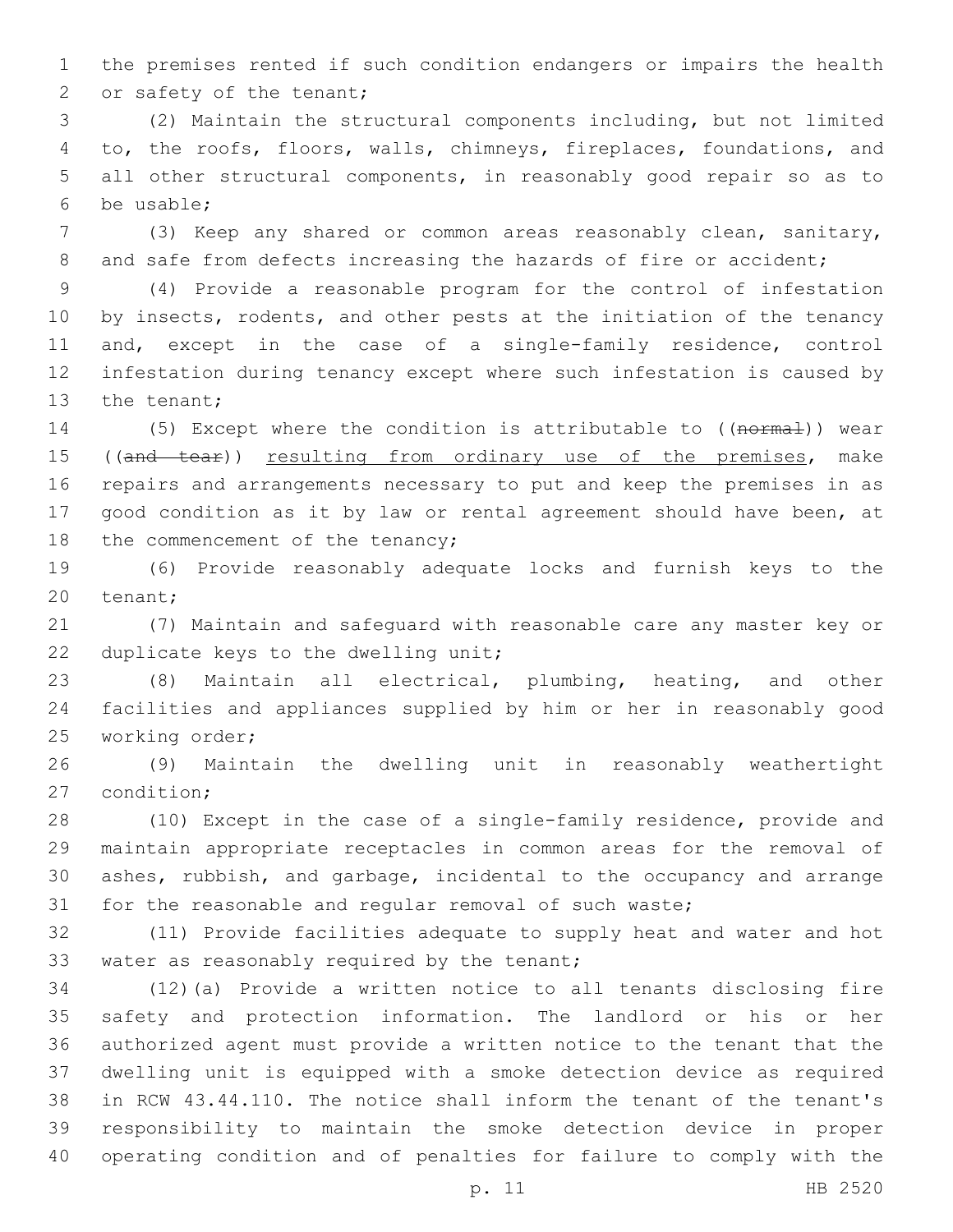provisions of RCW 43.44.110(3). The notice must be signed by the landlord or the landlord's authorized agent and tenant with copies provided to both parties. Further, except with respect to a single- family residence, the written notice must also disclose the 5 following:

 (i) Whether the smoke detection device is hard-wired or battery 7 operated;

8 (ii) Whether the building has a fire sprinkler system;

(iii) Whether the building has a fire alarm system;

 (iv) Whether the building has a smoking policy, and what that 11 policy is;

 (v) Whether the building has an emergency notification plan for 13 the occupants and, if so, provide a copy to the occupants;

 (vi) Whether the building has an emergency relocation plan for 15 the occupants and, if so, provide a copy to the occupants; and

 (vii) Whether the building has an emergency evacuation plan for 17 the occupants and, if so, provide a copy to the occupants.

 (b) The information required under this subsection may be provided to a tenant in a multifamily residential building either as a written notice or as a checklist that discloses whether the building has fire safety and protection devices and systems. The checklist shall include a diagram showing the emergency evacuation 23 routes for the occupants.

 (c) The written notice or checklist must be provided to new 25 tenants at the time the lease or rental agreement is signed;

 (13) Provide tenants with information provided or approved by the department of health about the health hazards associated with exposure to indoor mold. Information may be provided in written format individually to each tenant, or may be posted in a visible, public location at the dwelling unit property. The information must detail how tenants can control mold growth in their dwelling units to minimize the health risks associated with indoor mold. Landlords may obtain the information from the department's web site or, if requested by the landlord, the department must mail the information to the landlord in a printed format. When developing or changing the information, the department of health must include representatives of landlords in the development process. The information must be provided by the landlord to new tenants at the time the lease or 39 rental agreement is signed;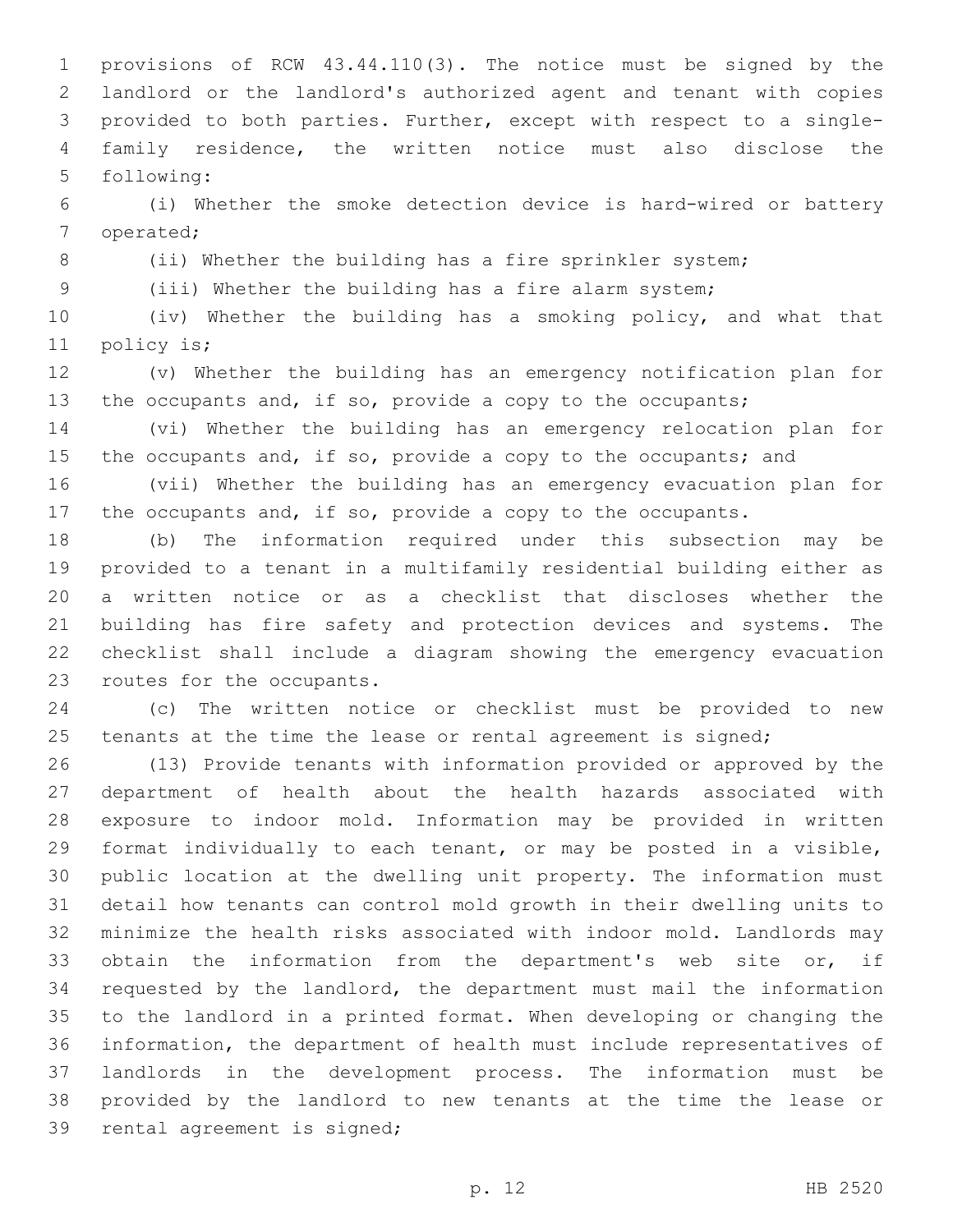(14) The landlord and his or her agents and employees are immune from civil liability for failure to comply with subsection (13) of this section except where the landlord and his or her agents and employees knowingly and intentionally do not comply with subsection 5 (13) of this section; and

 (15) Designate to the tenant the name and address of the person who is the landlord by a statement on the rental agreement or by a notice conspicuously posted on the premises. The tenant shall be notified immediately of any changes in writing, which must be either (a) delivered personally to the tenant or (b) mailed to the tenant and conspicuously posted on the premises. If the person designated in this section does not reside in the state where the premises are located, there shall also be designated a person who resides in the county who is authorized to act as an agent for the purposes of service of notices and process, and if no designation is made of a person to act as agent, then the person to whom rental payments are to be made shall be considered such agent. Regardless of such designation, any owner who resides outside the state and who violates a provision of this chapter is deemed to have submitted himself or herself to the jurisdiction of the courts of this state and personal service of any process may be made on the owner outside the state with the same force and effect as personal service within the state. Any summons or process served out-of-state must contain the same information and be served in the same manner as personal service of summons or process served within the state, except the summons or process must require the party to appear and answer within sixty days after such personal service out of the state. In an action for a violation of this chapter that is filed under chapter 12.40 RCW, service of the notice of claim outside the state must contain the same information and be served in the same manner as required under chapter 12.40 RCW, except the date on which the party is required to appear must not be less than sixty days from the date of service of 33 the notice of claim.

 No duty shall devolve upon the landlord to repair a defective condition under this section, nor shall any defense or remedy be available to the tenant under this chapter, where the defective condition complained of was caused by the conduct of such tenant, his or her family, invitee, or other person acting under his or her control, or where a tenant unreasonably fails to allow the landlord access to the property for purposes of repair. When the duty imposed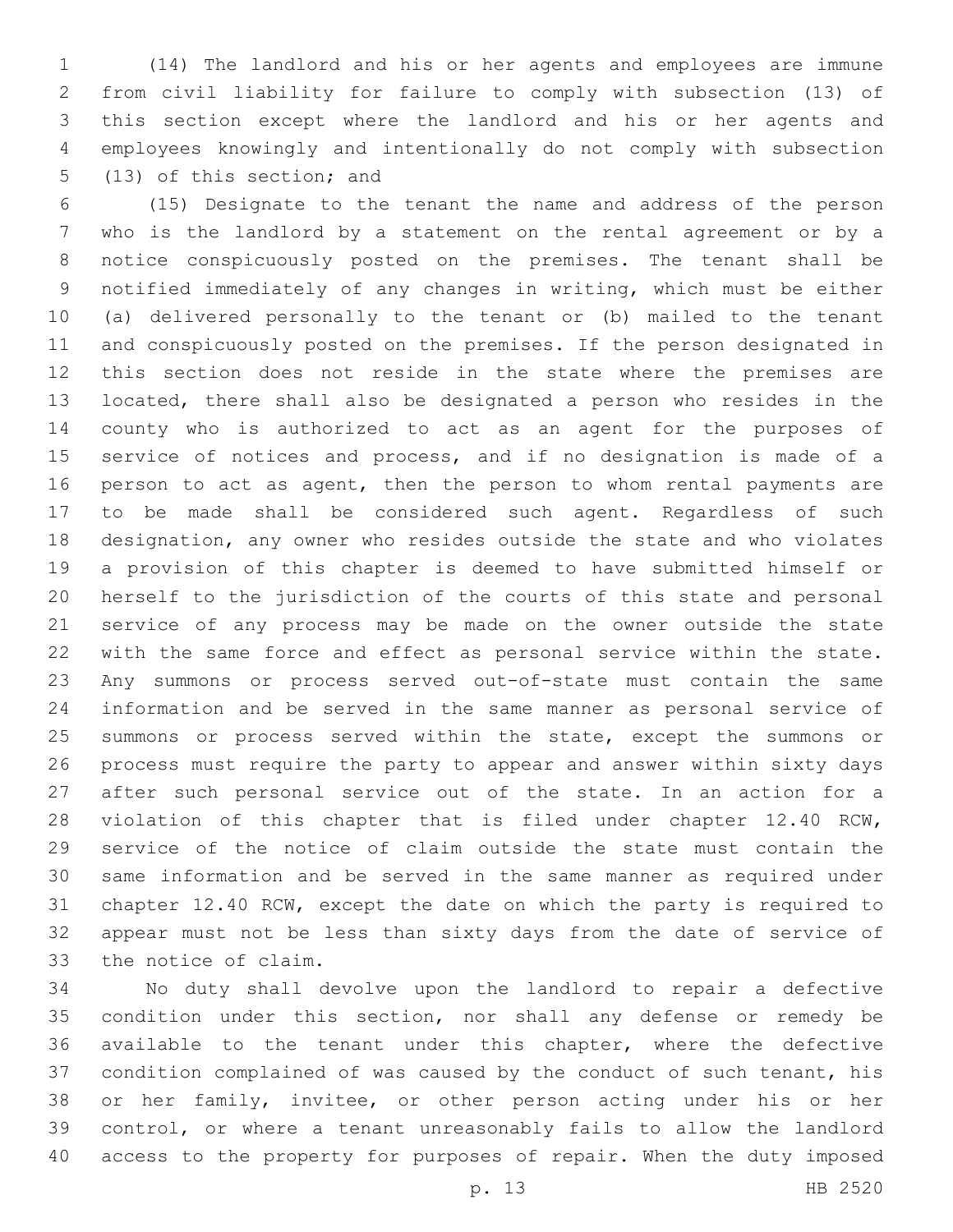by subsection (1) of this section is incompatible with and greater than the duty imposed by any other provisions of this section, the landlord's duty shall be determined pursuant to subsection (1) of 4 this section.

 **Sec. 7.** RCW 59.18.130 and 2011 c 132 s 8 are each amended to read as follows:6

 Each tenant shall pay the rental amount at such times and in such amounts as provided for in the rental agreement or as otherwise provided by law and comply with all obligations imposed upon tenants 10 by applicable provisions of all municipal, county, and state codes, statutes, ordinances, and regulations, and in addition shall:

 (1) Keep that part of the premises which he or she occupies and 13 uses as clean and sanitary as the conditions of the premises permit;

 (2) Properly dispose from his or her dwelling unit all rubbish, garbage, and other organic or flammable waste, in a clean and sanitary manner at reasonable and regular intervals, and assume all costs of extermination and fumigation for infestation caused by the 18 tenant;

 (3) Properly use and operate all electrical, gas, heating, 20 plumbing and other fixtures and appliances supplied by the landlord;

 (4) Not intentionally or negligently destroy, deface, damage, impair, or remove any part of the structure or dwelling, with the appurtenances thereto, including the facilities, equipment, furniture, furnishings, and appliances, or permit any member of his or her family, invitee, licensee, or any person acting under his or her control to do so. Violations may be prosecuted under chapter 9A.48 RCW if the destruction is intentional and malicious;

28 (5) Not permit a nuisance or common waste;

 (6) Not engage in drug-related activity at the rental premises, or allow a subtenant, sublessee, resident, or anyone else to engage in drug-related activity at the rental premises with the knowledge or consent of the tenant. "Drug-related activity" means that activity which constitutes a violation of chapter 69.41, 69.50, or 69.52 RCW;

 (7) Maintain the smoke detection device in accordance with the manufacturer's recommendations, including the replacement of batteries where required for the proper operation of the smoke detection device, as required in RCW 43.44.110(3);

(8) Not engage in any activity at the rental premises that is: